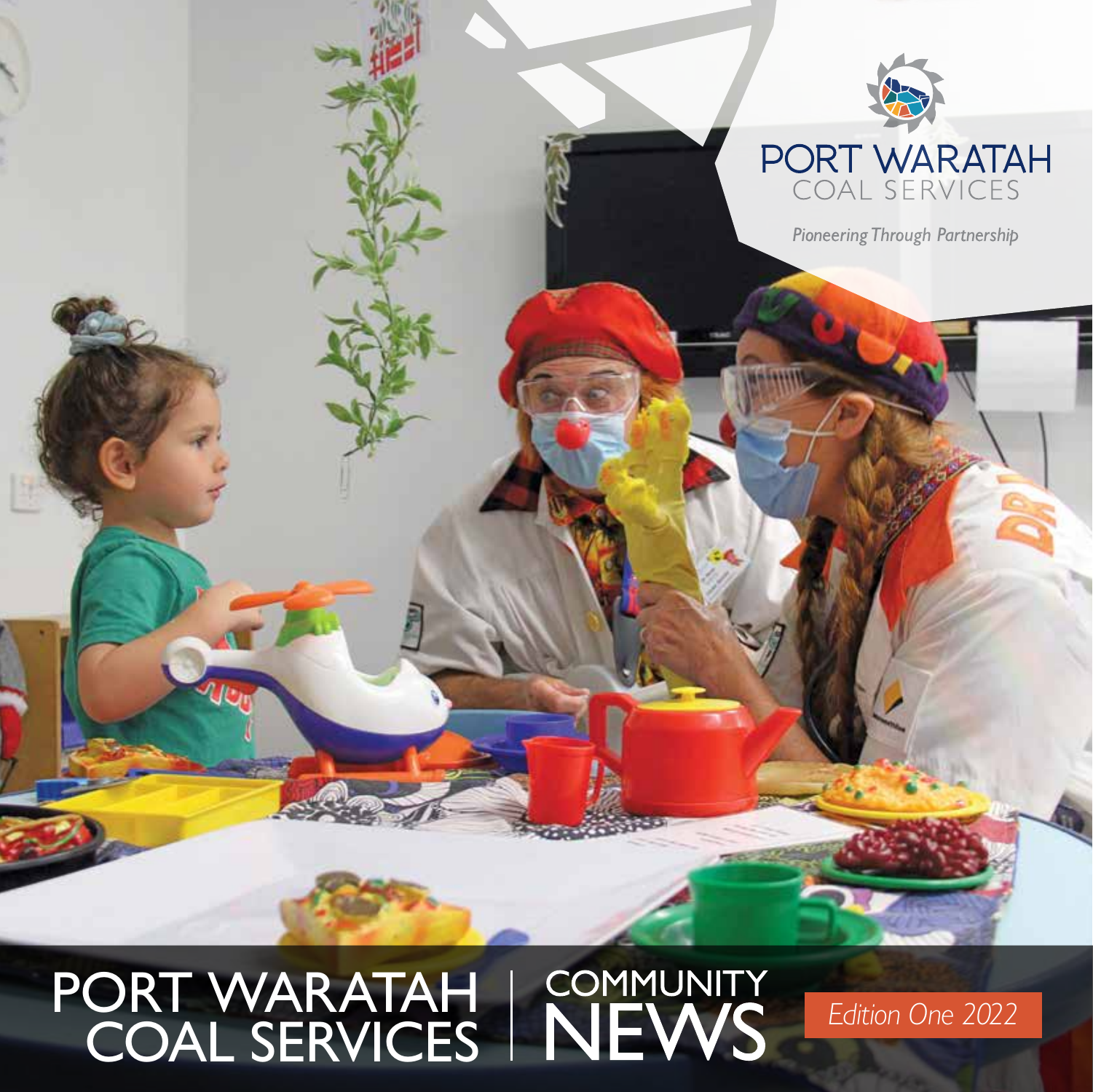

### Welcome to the first edition of our Community Newsletter for 2022

I hope that you and your families have managed to enjoy the festive season with family and friends despite the challenges presented by the pandemic. Please accept my best wishes for the year ahead.

I am pleased to be able to convey that Port Waratah performed strongly for its many stakeholders during the year. In particular, we are celebrating a year without any reportable environmental incidents, which is a first for us. This important outcome is the result of team commitment to continuous improvement and a step up in risk awareness.



While COVID-19 consumed much time and resources, we maintained our focus on the safety of our people. At five, the number of injuries recorded in our operations were the same as in the previous year and they were, with one exception, all of a minor nature. Our safety journey continues, and we maintain our commitment to work without having an impact on the health and safety of everyone in our operations.

Our service delivery performance in 2021 was strong. We delivered largely uninterrupted services to our customers despite significant industry volatility, weather disruption and of course the impact of the ongoing COVID-19 pandemic. Port Waratah terminals loaded 111.3 million tonnes into a record number of 1,279 vessels for export. This marks the tenth year of more than 100 million tonnes per annum of coal exports through Port Waratah and the second highest year on record.

I am proud of the way in which our Community Investment and Partnership Programme supported community organisations needing to expand or improve services because of increased needs relating to the pandemic. Our total investment of \$750,000 in 2021 went beyond the pandemic though, with support for 137 regional and local projects, initiatives and programmes to help our community and enliven Newcastle to be a smart, sustainable and vibrant city. In this newsletter, we celebrate a number of these partnerships.

This aspect of our activities start the year with a high profile, with the Australia Day Harbour Swim, the opening of the Youth Sport in Portside Suburbs Funding round and the opening of registration for the Local Voices Community Survey. Applications for youth sport support can be lodged until 28 February, and more information about the community survey is available at **voconiqlocalvoices.com/ portwaratah**.

Like our community, we are currently navigating the increased prevalence of COVID-19. At Port Waratah, we maintain a range of controls aimed at keeping well at work and limiting the potential for transmission, while supporting our employees who may be impacted by contracting the virus or becoming family contacts.

As always, we welcome feedback on the newsletter and our operations.

Until next time,

Hennie du Plooy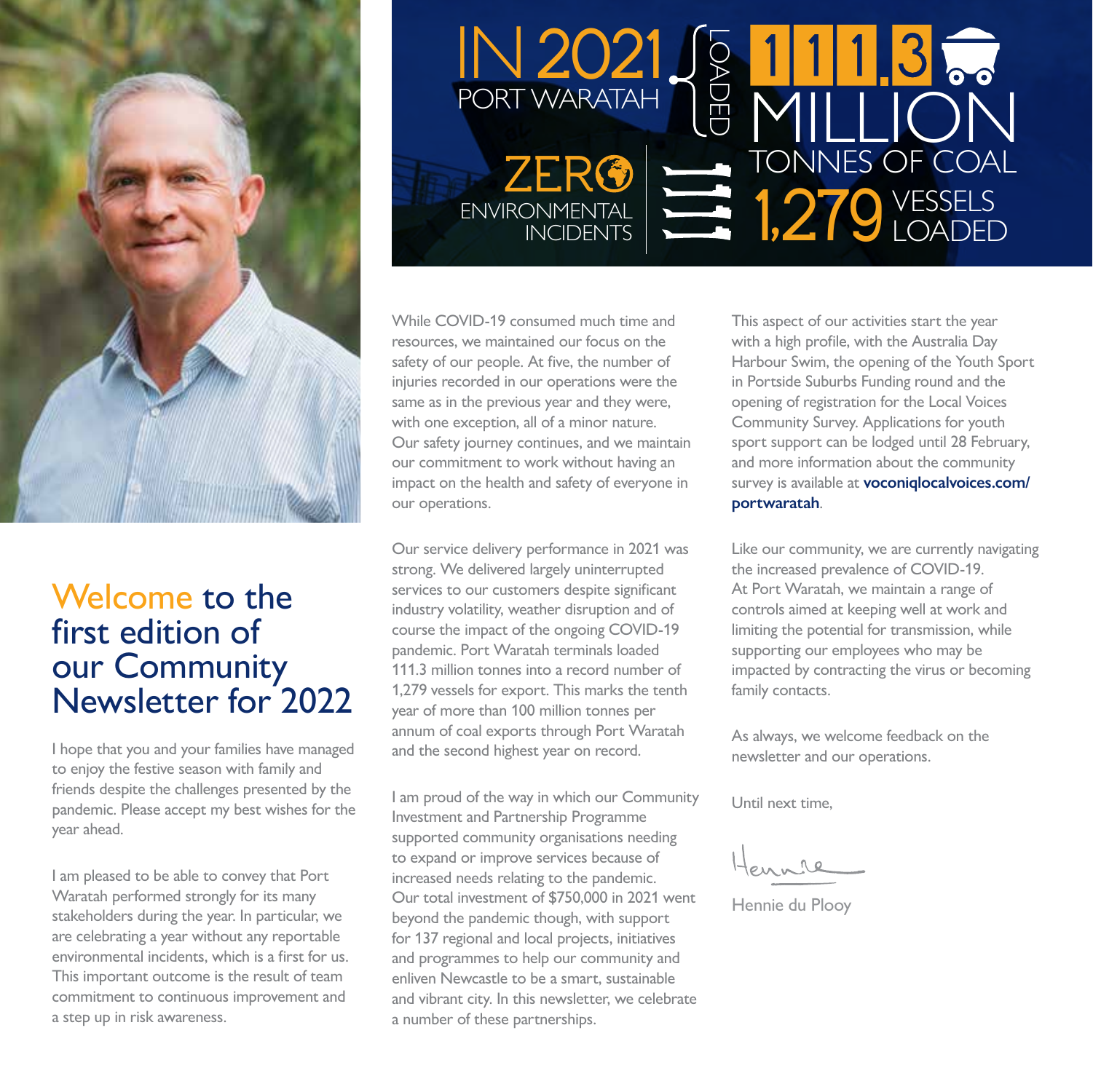### Awards Season

#### **Port Waratah is very pleased to have been recognised with a number of awards as the season reigned late last year.**

We were crowned with the Love Water Love Business Award at the Hunter Business Awards in November, sponsored by Hunter Water, for the outstanding water saving results in our Carrington Terminal's water management and efficiency improvement initiatives.

In total Port Waratah has invested more than \$21 million at the terminal on water management system upgrades over the past five years. Initially the projects focused on storm water management with the attention turning to reducing potable water consumption in times of drought.

In the coming weeks, a third large stormwater tank will be commissioned increasing the on-site water storage in the tanks to 21ML during rain events. Stored water is reused at Port Waratah sites for operational activities such as dust suppression, machine cooling and washdown. Water used on site is recaptured and cleaned for further reuse, with every litre being reused five times.

Port Waratah proudly celebrates the Professional Services accolade of the NSW Project Management Achievement Awards. The Australian Institute of Project Management announced Port Waratah took out the Award in recognition of the progressive development and implementation of our Project Management System Upgrade, which centres on the complex planning of our major assets and infrastructure maintenance outages, requiring 18 months of pre-planning to be delivered on time and keep our operations running efficiently.

We now go up against the Professional Services Award winners from other states for the National Award, which will be announced in March this year.



*Loving Water: Trudie Larnach – Manager Sustainability and Corporate Affairs, Hennie du Plooy – CEO, Glenn Cook – Environmental Specialist and Samantha Barry – Environmental Engineer.*

We congratulate two of our employees recognised for their outstanding efforts. Trudie Larnach, Manager Sustainability and Corporate Affairs received the University of New England Rising Star 2021 Alumni Award for her strategy to improve environmental performance and sustainability and her excellence and innovation in gender diversity programmes in the resources industry.

Leigh Carroll, Supply Supervisor in the Commercial Services Team, was recognised as part of the winning team at the HunterNet 2021 Future Leaders Programme, presenting an innovative solution to combat COVID-19 business impacts and improve economic resilience for small and unique businesses that have lost their market presence.

### Are you a junior sporting club looking for support?

Our next 'Youth Sport in Portside Suburbs' funding round is open 1 – 28 February 2022.



**Visit pwcs.com.au/youth-sport or scan QR code to apply**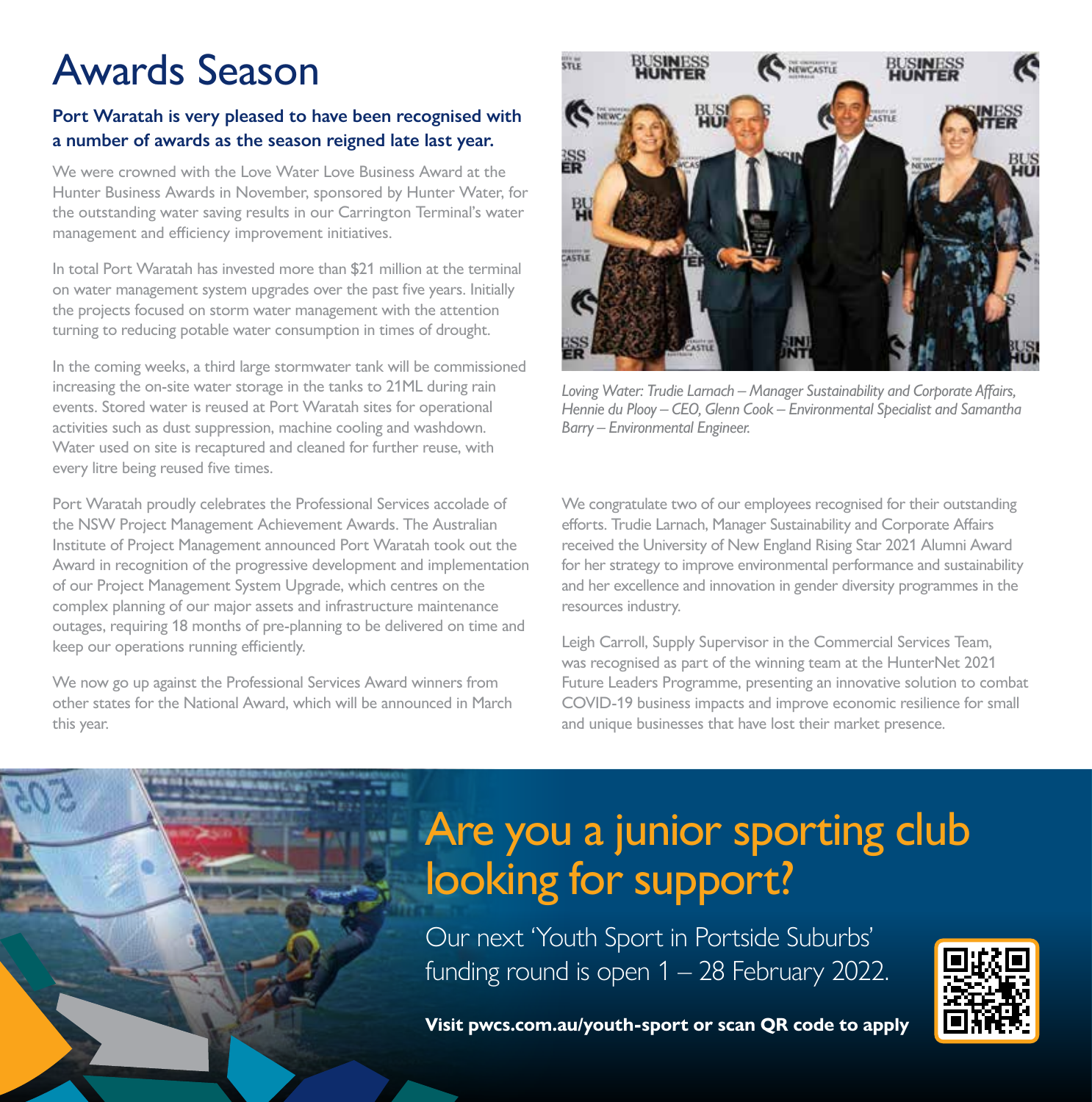### In The Community

#### **Making Waves Foundation – Winds of Joy Programme**

Launching in Newcastle in December, the Winds of Joy Programme offers sailing opportunities to children with a disability and for many the Programme is the first step on a journey of change.

Previously, the Programme was only offered for one week per year, but now with our partnership, the Programme will have a permanent presence in Newcastle with a dedicated yacht. It is expected that more than 1,000 children from the Newcastle and Hunter Region will participate in the uplifting sailing programme over the next 12 months, offering new horizons and the realisation that they don't need to be defined or confined by their circumstances.

All Making Waves yachts are adapted to take wheelchairs and using an electronic joystick, meaning almost everyone on board can have a go at steering the yacht! Skippers and volunteers are trained to offer support, kindness and a positive environment which encourages the participants and stimulates their imaginations.



*Newcastle High students enjoying the experience of sailing with Making Waves Foundation.*



*Water safety lessons in full swing.*

#### **Rainbow Club – providing social swimming for children with a disability**

Swimming is more than a good skill to have and participating in the activity is a classic part of an Australian childhood.

And now, our partnership has established a Rainbow Club branch in Newcastle, where local children with special needs have the opportunity to enjoy participating in water safety lessons.

Rainbow Club participants enjoy being part of the fun, while improving their water-oriented skills, general fitness and social behaviour. The opportunity for socialisation and fitness classes for children with a disability and carers is usually very limited, so the Rainbow Club is a welcome addition to the Newcastle community.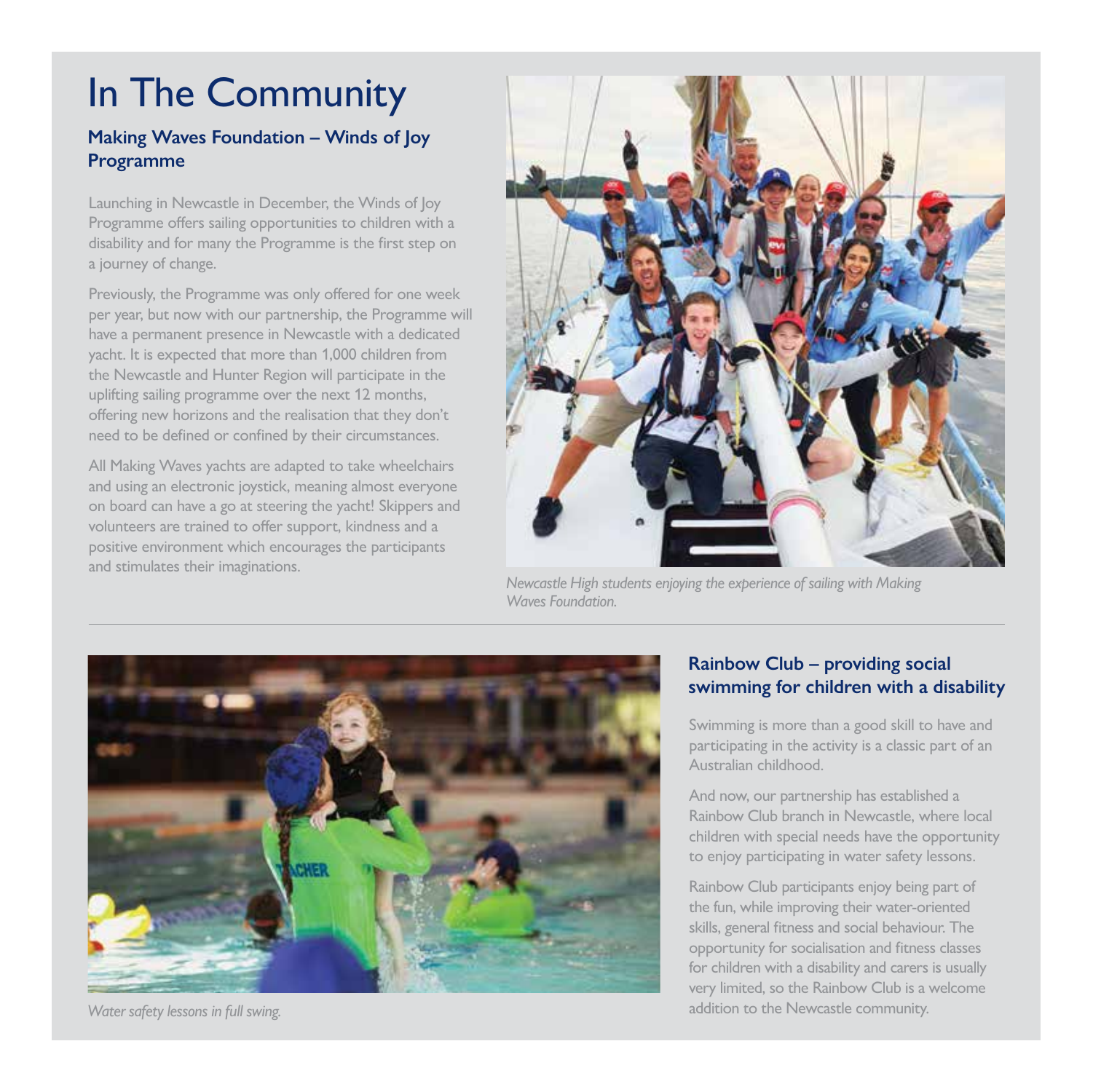### Preparing for Climate Change

#### **One of the important topics raised by our local community through the Local Voices Community Survey last year, was climate change.**

Many comments focused on greater communication of Port Waratah's strategies to reduce climate change impacts and plan for our role in global energy transition.

Each year we report our energy consumption and emissions to the Federal Government's Clean Energy Regulator, with our data publicly available via their website, **cleanenergyregulator.gov.au** and summarised in our Sustainability Report.

To address physical and direct climate change risks, we have undertaken a review and assessment of 12 key aspects, including changes to aspects such as sea levels, storm severity, bushfire weather and drought frequency. The assessment was conducted in 2020, based on maintaining our operations and ability to meet contracted demand over two horizons: the next five and 20 years. Further information is available in our Sustainability Report, visit **sustainability.pwcs.com.au**.

In 2021, we achieved our most energy efficient year to date with a saving of 851,000kWh, relative to the tonnes of coal Port Waratah handled for the year. This saving is equivalent to the annual consumption of 170 average Newcastle households. Compared to 10 years ago, our relative annual electricity savings exceed 12.4 million kWh, or close to 2,500 Newcastle households. Over this time, we have rolled out numerous projects aimed at reducing electricity consumption, including physical changes such as LED lighting upgrades, as well as improving our operational efficiency, and maintenance reliability, which reduces the time our plant and equipment needs to stop/start or operate under capacity.

As a business, we are committed to continually improving our energy efficiency, as well as reducing our overall greenhouse gas emissions. This year we are reviewing our strategies to further reduce our emissions footprint by looking for new opportunities. We will be seeking input from our Community Meeting Group to discuss this key focus area and help us develop an improvement plan. The Community Meeting Group is made up of community representatives of our Portside suburbs. To find out more about our Community Meetings, visit Community News and Updates on our website, **pwcs.com.au**.



*Improving energy efficiencies: Port Waratah installs LED lighting and smart ability to reduce lighting at night on major coal loading machinery when not required.*

Your feedback provides valuable insight on what matters to our community and helps us identify areas for improvement for our business.

### **EXAMPLE REVISTENING Register now for the next Local Voices**<br> **Community Survey** in March.

For more information, visit **pwcs.com.au/survey**

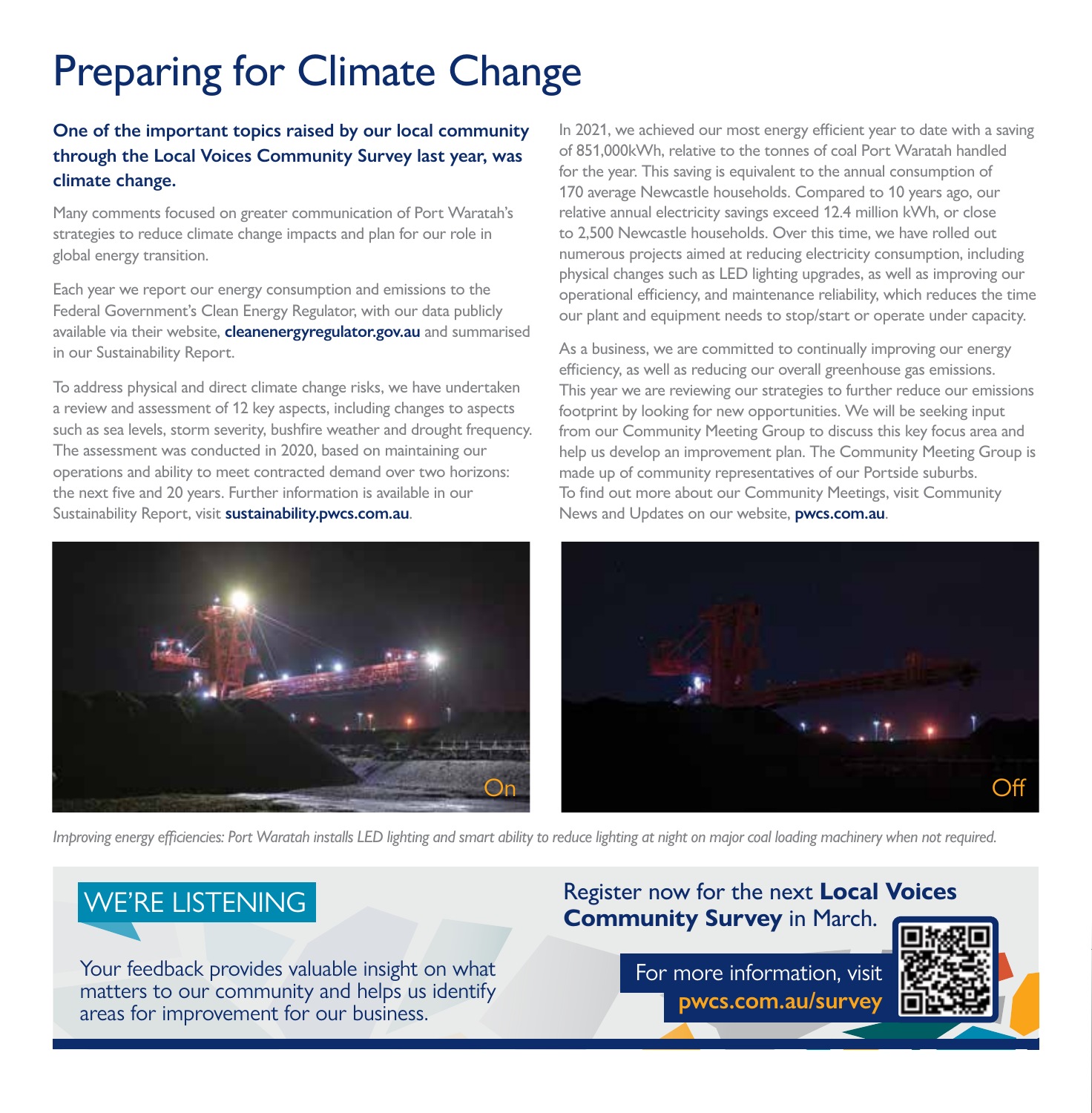#### **Clown Doctors Programme – enhancing wellbeing, lifting spirits and improving health outcomes for young patients**

For 20 years, The Humour Foundation Clown Doctors Programme at the John Hunter Children's Hospital has provided the numerous physiological and psychological benefits of laughter to bolster health and wellbeing in sick kids.

Partnering with Clown Doctors this year will enable them to continue to work in Newcastle with medical and health professionals, diverting children and young people's attention during painful procedures, help calm and distract in emergency department settings, and encourage positivity and resilience during physio and occupational therapy. Humour is an effective coping strategy, relieving fear, stress and pain, and has the demonstrated positive effects on the cardiovascular, immune and respiratory systems.

Bringing a little joy, a smile and a reminder to relax, can bring positivity and healing to young patients.



*Clown Doctors weaving some magic into the day for a young patient at the John Hunter Children's Hospital.*



*Nate Brown and Robyn Bust from The Salvation Army with Port Waratah's Mark Feeney at the newly refurbished therapeutic space.*

#### **The Salvation Army Oasis Youth Services – creating pathways for young people**

Oasis drug and alcohol staff engage with dozens of young people each week at their Hamilton centre. Therapeutic services, counselling and group sessions were conducted in conference rooms that often felt too drab or clinical.

Through our partnership, the rooms were renovated into a fresh, welcoming, youth-friendly therapeutic space, incorporating evidence-informed interactive sensory elements to maximise positive outcomes for young people. The refreshed space, called Kaiyu Corner, now also includes an Aboriginal cultural engagement area, where caseworkers are able to assist clients in a culturally supportive environment.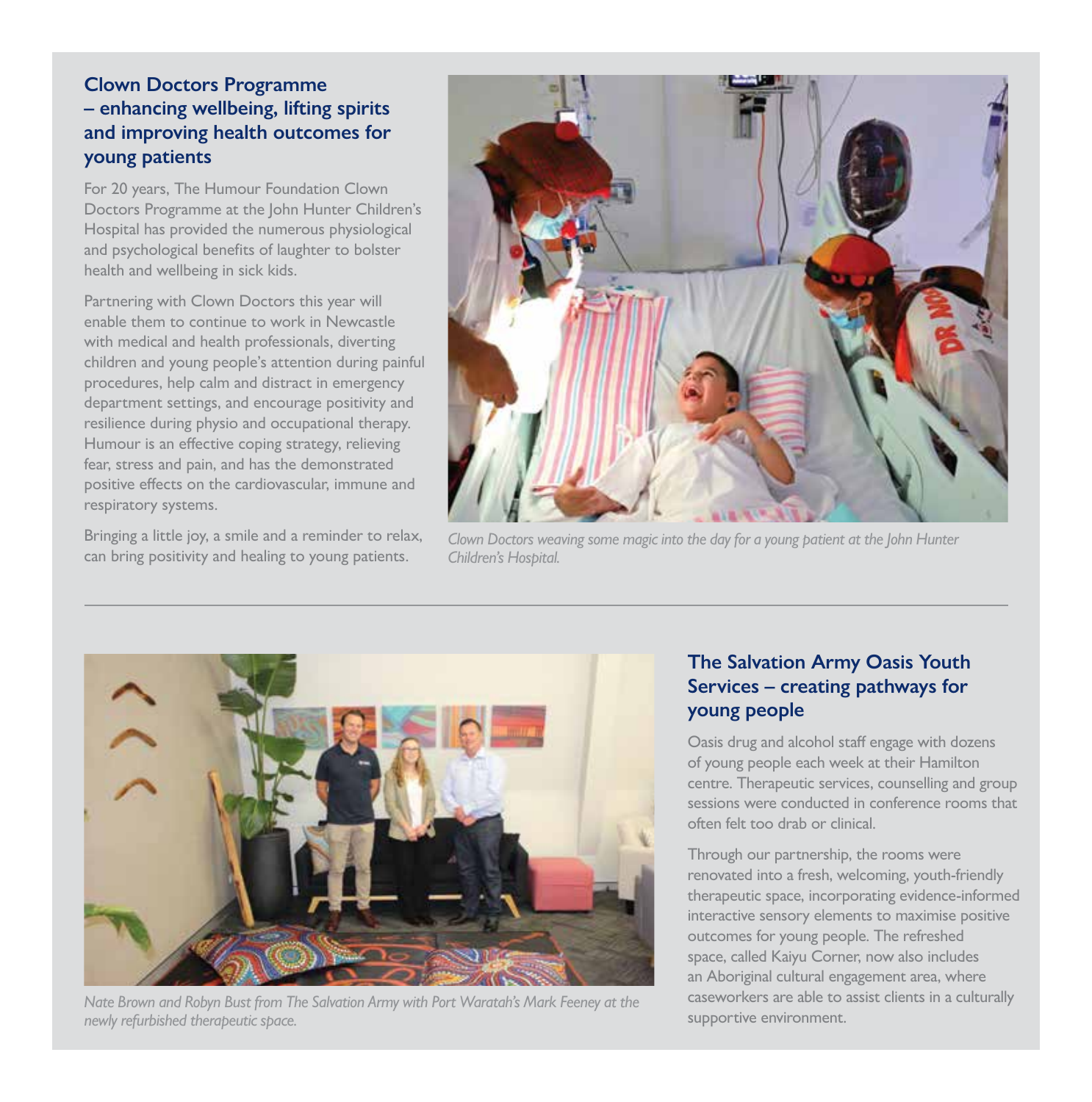#### **Samaritans Christmas Picnic In The Park**

The Samaritans team once again hosted a joyful and bright picnic lunch for vulnerable members of our community in a COVID-19-safe manner on Christmas Day. The 2021 event represented 21 years of providing this welcoming and inclusive community event.

The event was made possible through our partnership and support from local organisations plus an army of caring volunteers, including Port Waratah employees.

The day bought smiles, delicious food, wonderful gifts and a shared Christmas spirit to less fortunate members of our community who may be experiencing homelessness, or may be feeling lost or lonely at Christmas.



*Hardworking volunteers preparing for the picnic lunch in the park.*



*A guest enjoying the Christmas Day festivities in the park. Hunter Breast Cancer Foundation client, Denise Davidson.*



*Hunter Breast Cancer Foundation volunteers in action.*

#### **Hunter Breast Cancer Foundation – free gifts of comfort for local women**

The Hunter Breast Cancer Foundation is a local not-for-profit organisation that is entirely funded by the local community. The Foundation provides essential services to families as they journey through breast cancer.

Comfort Cushion Packs are offered to every person undergoing breast surgery. The packs are usually the first thing that clients receive following treatment or surgery, at a key point where clinical teams discuss services that the Hunter Breast Cancer Foundation can provide to their families.

We're supporting the special crest-shaped cushions that are lovingly handsewn by a dedicated group of volunteers and it is anticipated that over the next 12 months over 1,000 local women will benefit from the Comfort Cushion programme.